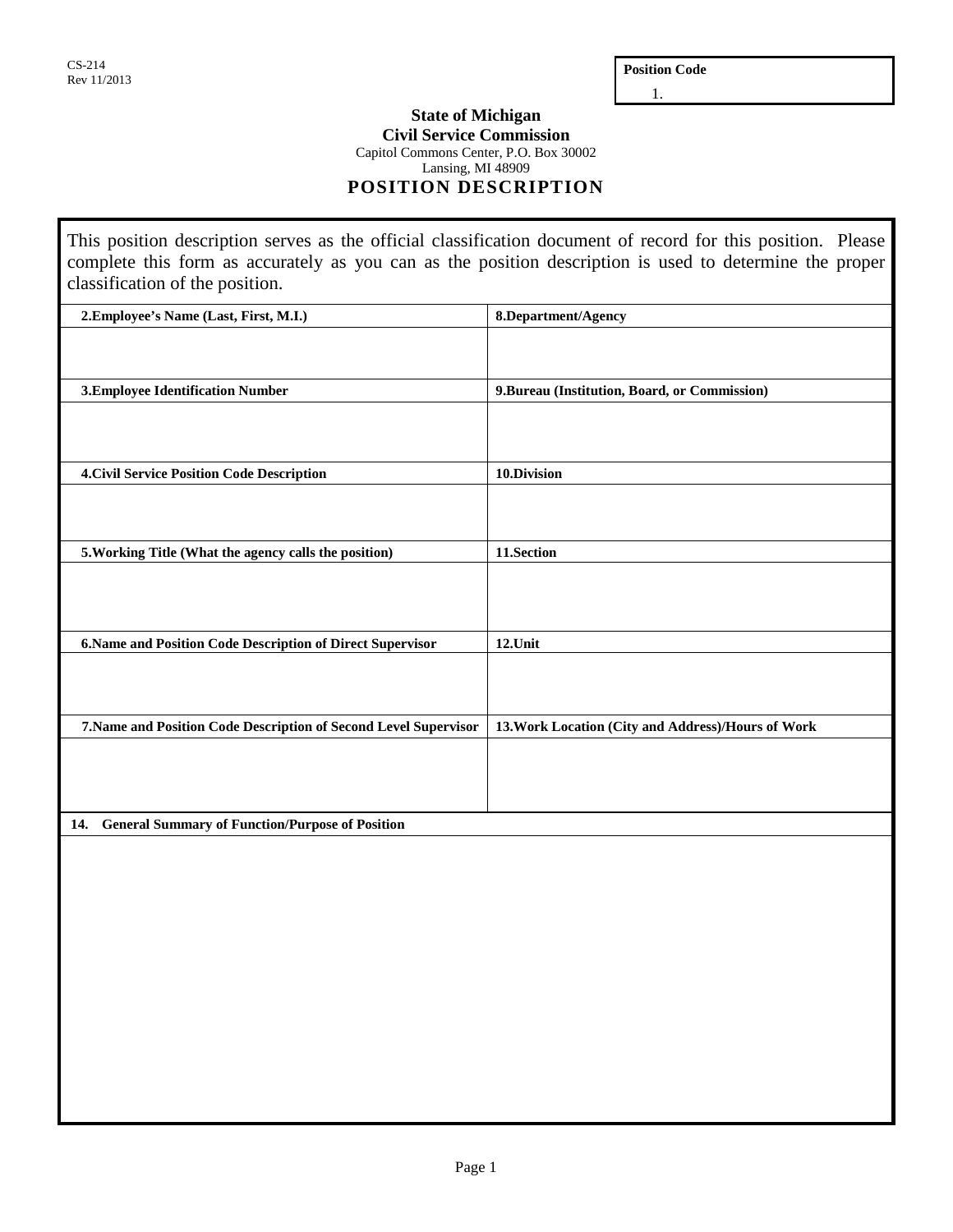|           | 15. Please describe the assigned duties, percent of time spent performing each duty, and what is done to<br>complete each duty. |                                   |  |
|-----------|---------------------------------------------------------------------------------------------------------------------------------|-----------------------------------|--|
|           | List the duties from most important to least important. The total percentage of all duties performed must<br>equal 100 percent. |                                   |  |
| Duty $1$  |                                                                                                                                 |                                   |  |
|           | <b>General Summary of Duty 1</b>                                                                                                | $%$ of Time $\_\_\_\_\_\_\_\_\_\$ |  |
|           |                                                                                                                                 |                                   |  |
|           | Individual tasks related to the duty.                                                                                           |                                   |  |
| $\bullet$ |                                                                                                                                 |                                   |  |
|           |                                                                                                                                 |                                   |  |
|           |                                                                                                                                 |                                   |  |
| Duty 2    | <b>General Summary of Duty 2</b>                                                                                                | $%$ of Time $\_\_\_\_\_\_\_\_\$   |  |
|           |                                                                                                                                 |                                   |  |
|           | Individual tasks related to the duty.                                                                                           |                                   |  |
|           |                                                                                                                                 |                                   |  |
|           |                                                                                                                                 |                                   |  |
|           |                                                                                                                                 |                                   |  |
|           |                                                                                                                                 |                                   |  |
|           |                                                                                                                                 |                                   |  |
|           |                                                                                                                                 |                                   |  |
|           |                                                                                                                                 |                                   |  |
|           |                                                                                                                                 |                                   |  |
|           |                                                                                                                                 |                                   |  |
|           |                                                                                                                                 |                                   |  |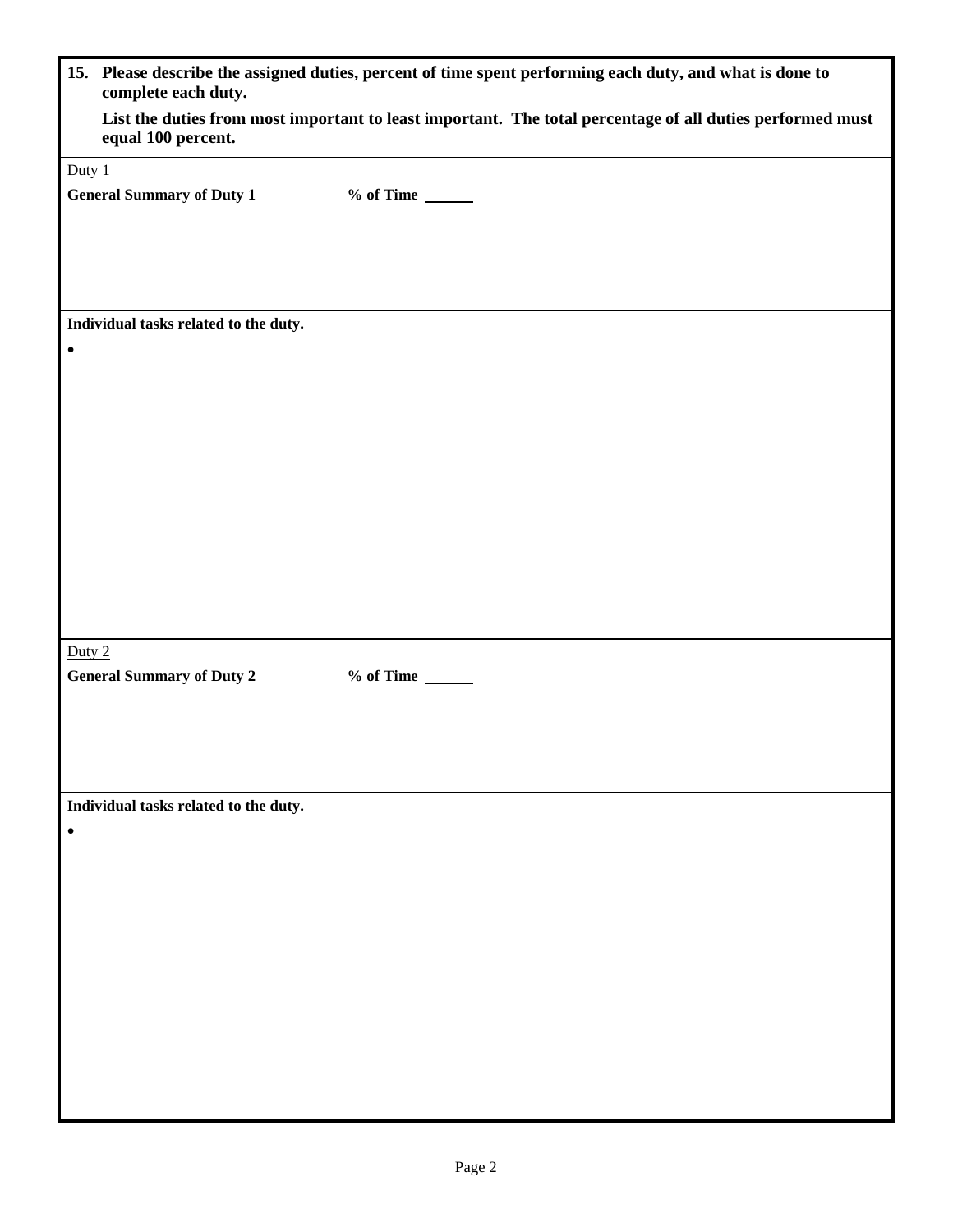| Duty $3$                              |                                   |
|---------------------------------------|-----------------------------------|
| <b>General Summary of Duty 3</b>      | $%$ of Time $\_\_\_\_\_\_\_\_\$   |
|                                       |                                   |
|                                       |                                   |
|                                       |                                   |
|                                       |                                   |
| Individual tasks related to the duty. |                                   |
| $\bullet$                             |                                   |
|                                       |                                   |
|                                       |                                   |
|                                       |                                   |
|                                       |                                   |
|                                       |                                   |
|                                       |                                   |
|                                       |                                   |
|                                       |                                   |
|                                       |                                   |
|                                       |                                   |
|                                       |                                   |
|                                       |                                   |
|                                       |                                   |
|                                       |                                   |
| Duty $4$                              |                                   |
| <b>General Summary of Duty 4</b>      | $%$ of Time $\_\_\_\_\_\_\_\_\_\$ |
|                                       |                                   |
|                                       |                                   |
|                                       |                                   |
|                                       |                                   |
| Individual tasks related to the duty. |                                   |
| $\bullet$                             |                                   |
|                                       |                                   |
|                                       |                                   |
|                                       |                                   |
|                                       |                                   |
|                                       |                                   |
|                                       |                                   |
|                                       |                                   |
|                                       |                                   |
|                                       |                                   |
|                                       |                                   |
|                                       |                                   |
|                                       |                                   |
|                                       |                                   |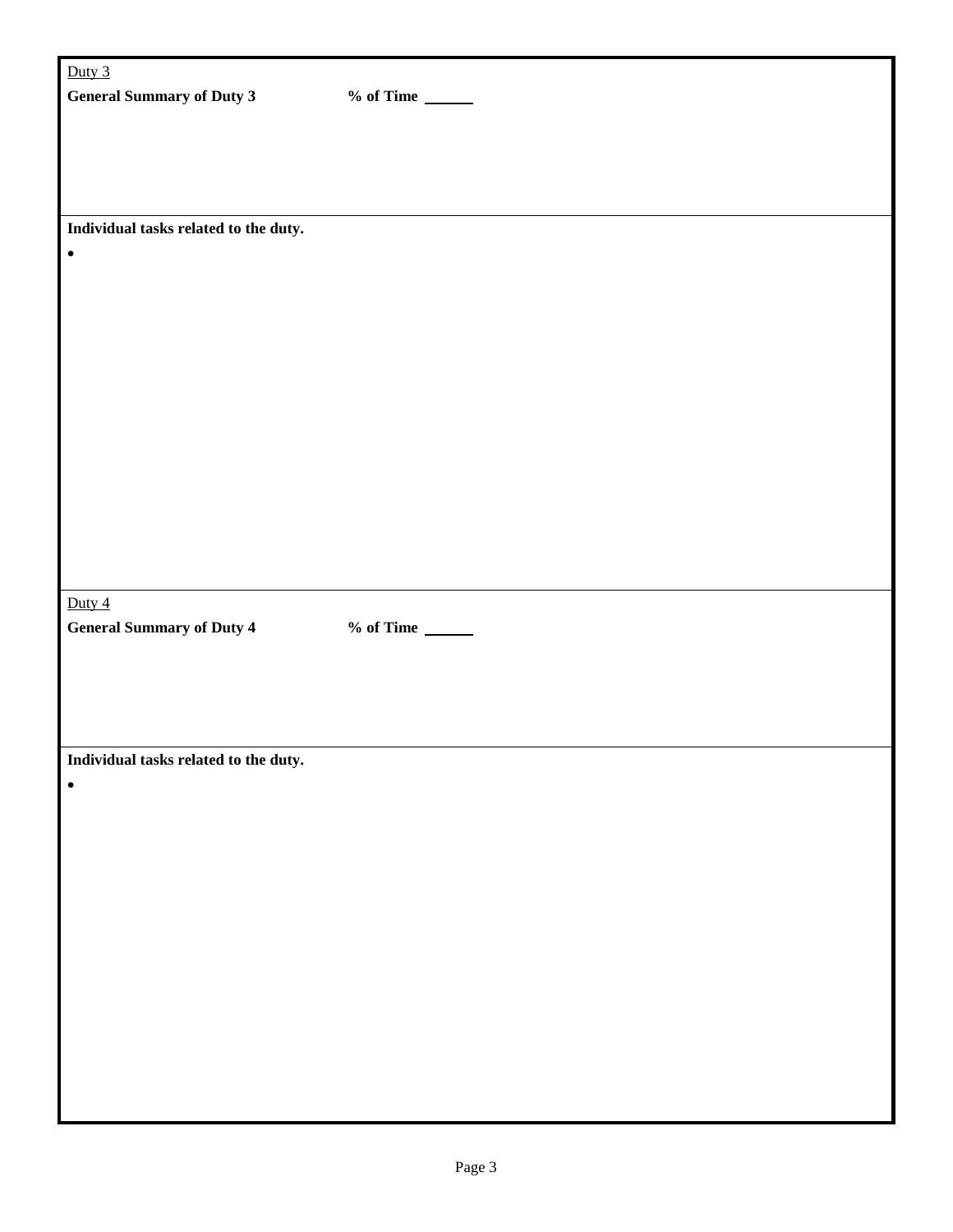| Duty $5$                              |                                   |
|---------------------------------------|-----------------------------------|
| <b>General Summary of Duty 5</b>      | $%$ of Time $\_\_\_\_\_\_\_\_\$   |
|                                       |                                   |
|                                       |                                   |
|                                       |                                   |
|                                       |                                   |
| Individual tasks related to the duty. |                                   |
| $\bullet$                             |                                   |
|                                       |                                   |
|                                       |                                   |
|                                       |                                   |
|                                       |                                   |
|                                       |                                   |
|                                       |                                   |
|                                       |                                   |
|                                       |                                   |
|                                       |                                   |
|                                       |                                   |
|                                       |                                   |
|                                       |                                   |
| Duty $6$                              |                                   |
| <b>General Summary of Duty 6</b>      | $%$ of Time $\_\_\_\_\_\_\_\_\_\$ |
|                                       |                                   |
|                                       |                                   |
|                                       |                                   |
|                                       |                                   |
| Individual tasks related to the duty. |                                   |
| $\bullet$                             |                                   |
|                                       |                                   |
|                                       |                                   |
|                                       |                                   |
|                                       |                                   |
|                                       |                                   |
|                                       |                                   |
|                                       |                                   |
|                                       |                                   |
|                                       |                                   |
|                                       |                                   |
|                                       |                                   |
|                                       |                                   |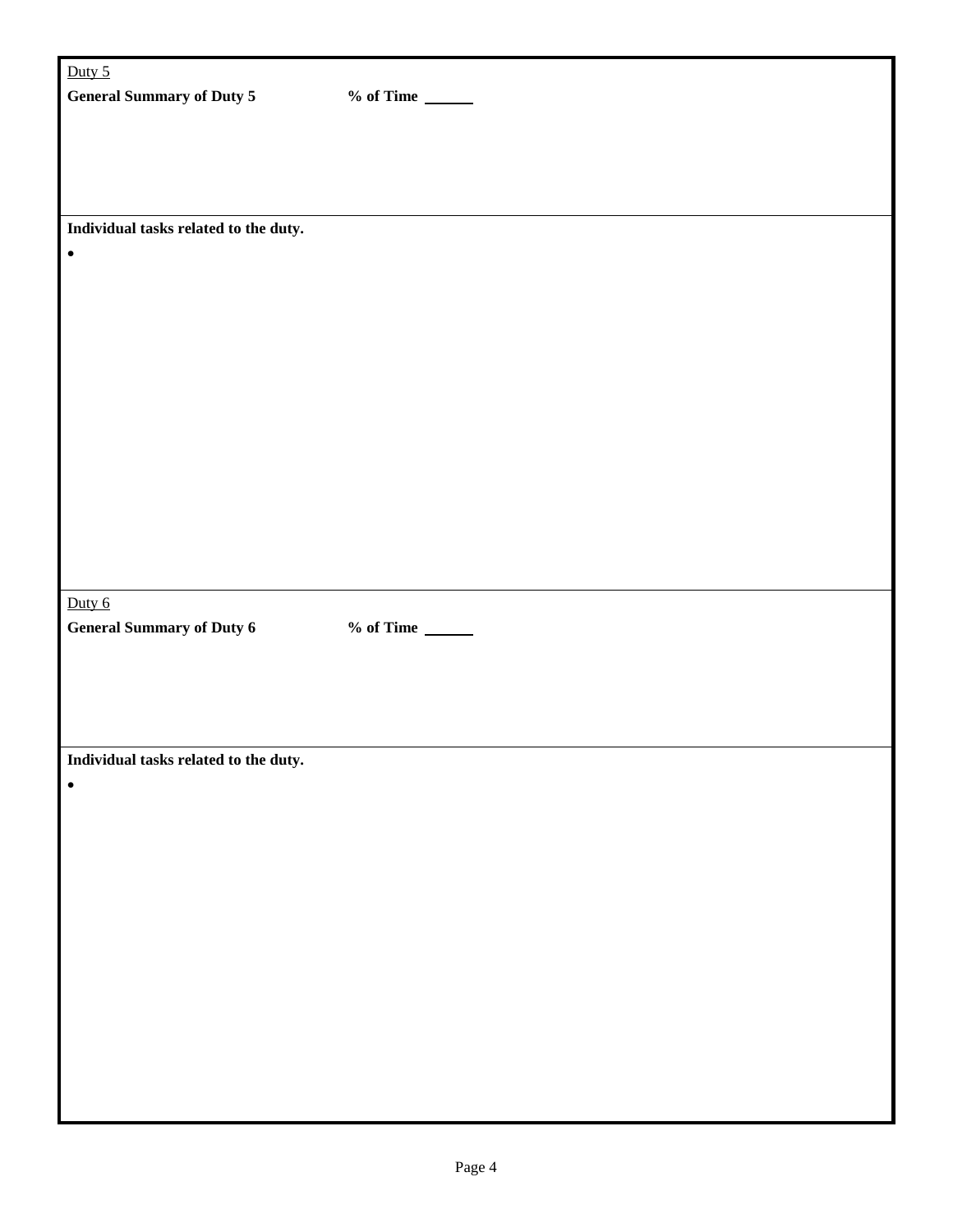|     | 16. Describe the types of decisions made independently in this position and tell who or what is affected by those decisions. |                                                                           |                                                                                                                                                                                                                                                                               |                    |
|-----|------------------------------------------------------------------------------------------------------------------------------|---------------------------------------------------------------------------|-------------------------------------------------------------------------------------------------------------------------------------------------------------------------------------------------------------------------------------------------------------------------------|--------------------|
|     |                                                                                                                              |                                                                           |                                                                                                                                                                                                                                                                               |                    |
|     |                                                                                                                              |                                                                           |                                                                                                                                                                                                                                                                               |                    |
|     |                                                                                                                              |                                                                           |                                                                                                                                                                                                                                                                               |                    |
|     |                                                                                                                              |                                                                           |                                                                                                                                                                                                                                                                               |                    |
|     |                                                                                                                              |                                                                           |                                                                                                                                                                                                                                                                               |                    |
|     |                                                                                                                              |                                                                           |                                                                                                                                                                                                                                                                               |                    |
|     |                                                                                                                              | 17. Describe the types of decisions that require the supervisor's review. |                                                                                                                                                                                                                                                                               |                    |
|     |                                                                                                                              |                                                                           |                                                                                                                                                                                                                                                                               |                    |
|     |                                                                                                                              |                                                                           |                                                                                                                                                                                                                                                                               |                    |
|     |                                                                                                                              |                                                                           |                                                                                                                                                                                                                                                                               |                    |
|     |                                                                                                                              |                                                                           |                                                                                                                                                                                                                                                                               |                    |
|     |                                                                                                                              |                                                                           |                                                                                                                                                                                                                                                                               |                    |
|     |                                                                                                                              |                                                                           |                                                                                                                                                                                                                                                                               |                    |
| 18. |                                                                                                                              |                                                                           | What kind of physical effort is used to perform this job? What environmental conditions is this position physically exposed to on                                                                                                                                             |                    |
|     |                                                                                                                              |                                                                           | the job? Indicate the amount of time and intensity of each activity and condition. Refer to instructions.                                                                                                                                                                     |                    |
|     |                                                                                                                              |                                                                           |                                                                                                                                                                                                                                                                               |                    |
|     |                                                                                                                              |                                                                           |                                                                                                                                                                                                                                                                               |                    |
|     |                                                                                                                              |                                                                           |                                                                                                                                                                                                                                                                               |                    |
|     |                                                                                                                              |                                                                           |                                                                                                                                                                                                                                                                               |                    |
|     |                                                                                                                              |                                                                           |                                                                                                                                                                                                                                                                               |                    |
|     |                                                                                                                              |                                                                           | 19. List the names and position code descriptions of each classified employee whom this position immediately supervises or oversees on<br>a full-time, on-going basis. (If more than 10, list only classification titles and the number of employees in each classification.) |                    |
|     | <b>NAME</b>                                                                                                                  | <b>CLASS TITLE</b>                                                        | <b>NAME</b>                                                                                                                                                                                                                                                                   | <b>CLASS TITLE</b> |
|     |                                                                                                                              |                                                                           |                                                                                                                                                                                                                                                                               |                    |
|     |                                                                                                                              |                                                                           |                                                                                                                                                                                                                                                                               |                    |
|     |                                                                                                                              |                                                                           |                                                                                                                                                                                                                                                                               |                    |
|     |                                                                                                                              |                                                                           |                                                                                                                                                                                                                                                                               |                    |
|     |                                                                                                                              |                                                                           |                                                                                                                                                                                                                                                                               |                    |
|     |                                                                                                                              |                                                                           |                                                                                                                                                                                                                                                                               |                    |
|     |                                                                                                                              |                                                                           |                                                                                                                                                                                                                                                                               |                    |
| 20. |                                                                                                                              |                                                                           | This position's responsibilities for the above-listed employees includes the following (check as many as apply):                                                                                                                                                              |                    |
|     | Complete and sign service ratings.                                                                                           |                                                                           | Assign work.                                                                                                                                                                                                                                                                  |                    |
|     | Provide formal written counseling.                                                                                           |                                                                           | Approve work.                                                                                                                                                                                                                                                                 |                    |
|     | Approve leave requests.                                                                                                      |                                                                           | Review work.                                                                                                                                                                                                                                                                  |                    |
|     | Approve time and attendance.                                                                                                 |                                                                           | Provide guidance on work methods.                                                                                                                                                                                                                                             |                    |
|     | Orally reprimand.                                                                                                            |                                                                           | Train employees in the work.                                                                                                                                                                                                                                                  |                    |
|     |                                                                                                                              |                                                                           |                                                                                                                                                                                                                                                                               |                    |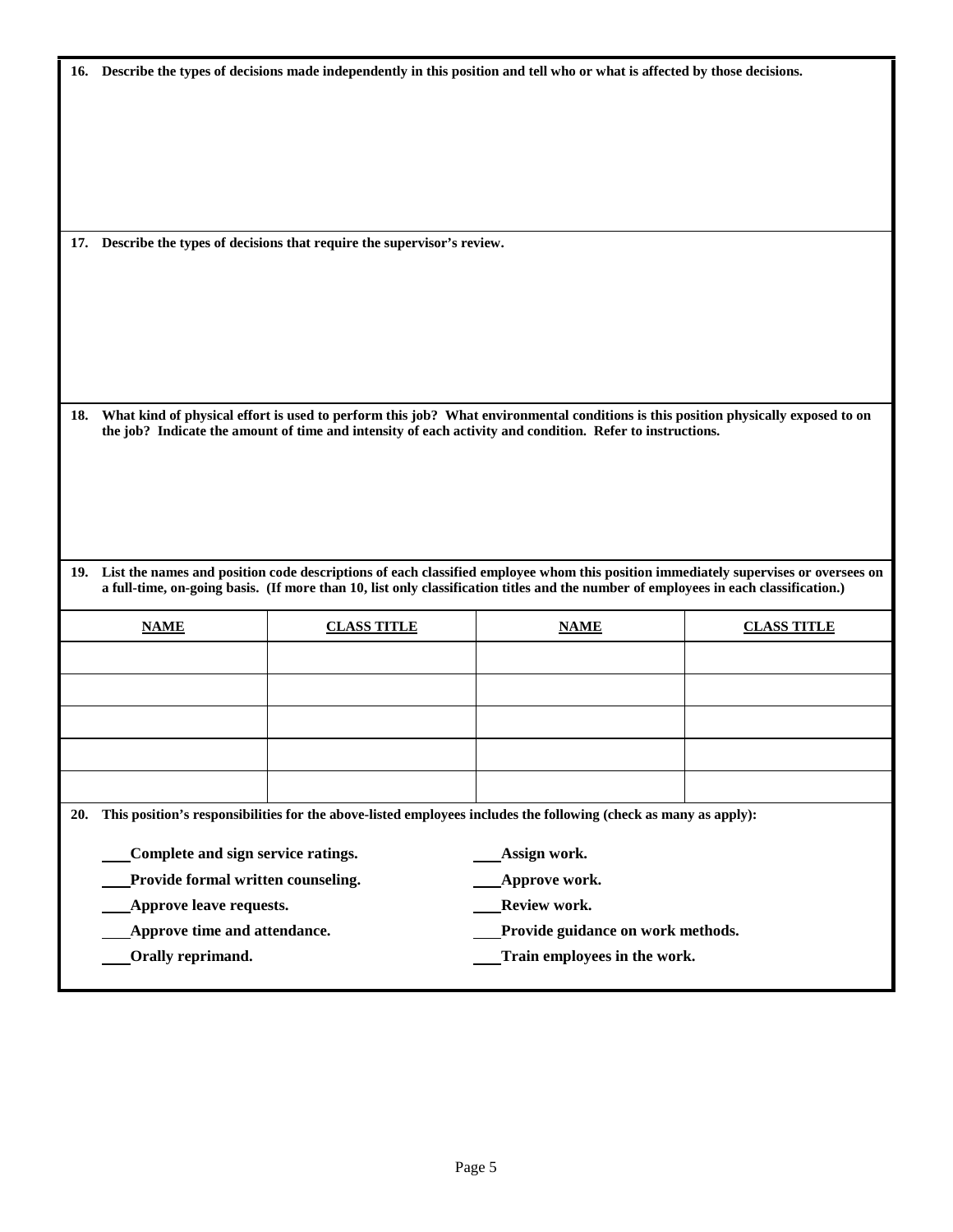| 22. Do you agree with the responses for Items 1 through 20? If not, which items do you disagree with and why?               |
|-----------------------------------------------------------------------------------------------------------------------------|
|                                                                                                                             |
|                                                                                                                             |
|                                                                                                                             |
|                                                                                                                             |
|                                                                                                                             |
|                                                                                                                             |
|                                                                                                                             |
|                                                                                                                             |
|                                                                                                                             |
|                                                                                                                             |
|                                                                                                                             |
|                                                                                                                             |
| 23. What are the essential functions of this position?                                                                      |
|                                                                                                                             |
|                                                                                                                             |
|                                                                                                                             |
|                                                                                                                             |
|                                                                                                                             |
|                                                                                                                             |
|                                                                                                                             |
|                                                                                                                             |
|                                                                                                                             |
|                                                                                                                             |
|                                                                                                                             |
| 24. Indicate specifically how the position's duties and responsibilities have changed since the position was last reviewed. |
|                                                                                                                             |
|                                                                                                                             |
|                                                                                                                             |
|                                                                                                                             |
|                                                                                                                             |
|                                                                                                                             |
|                                                                                                                             |
|                                                                                                                             |
|                                                                                                                             |
|                                                                                                                             |
|                                                                                                                             |
| 25. What is the function of the work area and how does this position fit into that function?                                |
|                                                                                                                             |
|                                                                                                                             |
|                                                                                                                             |
|                                                                                                                             |
|                                                                                                                             |
|                                                                                                                             |
|                                                                                                                             |
|                                                                                                                             |
|                                                                                                                             |